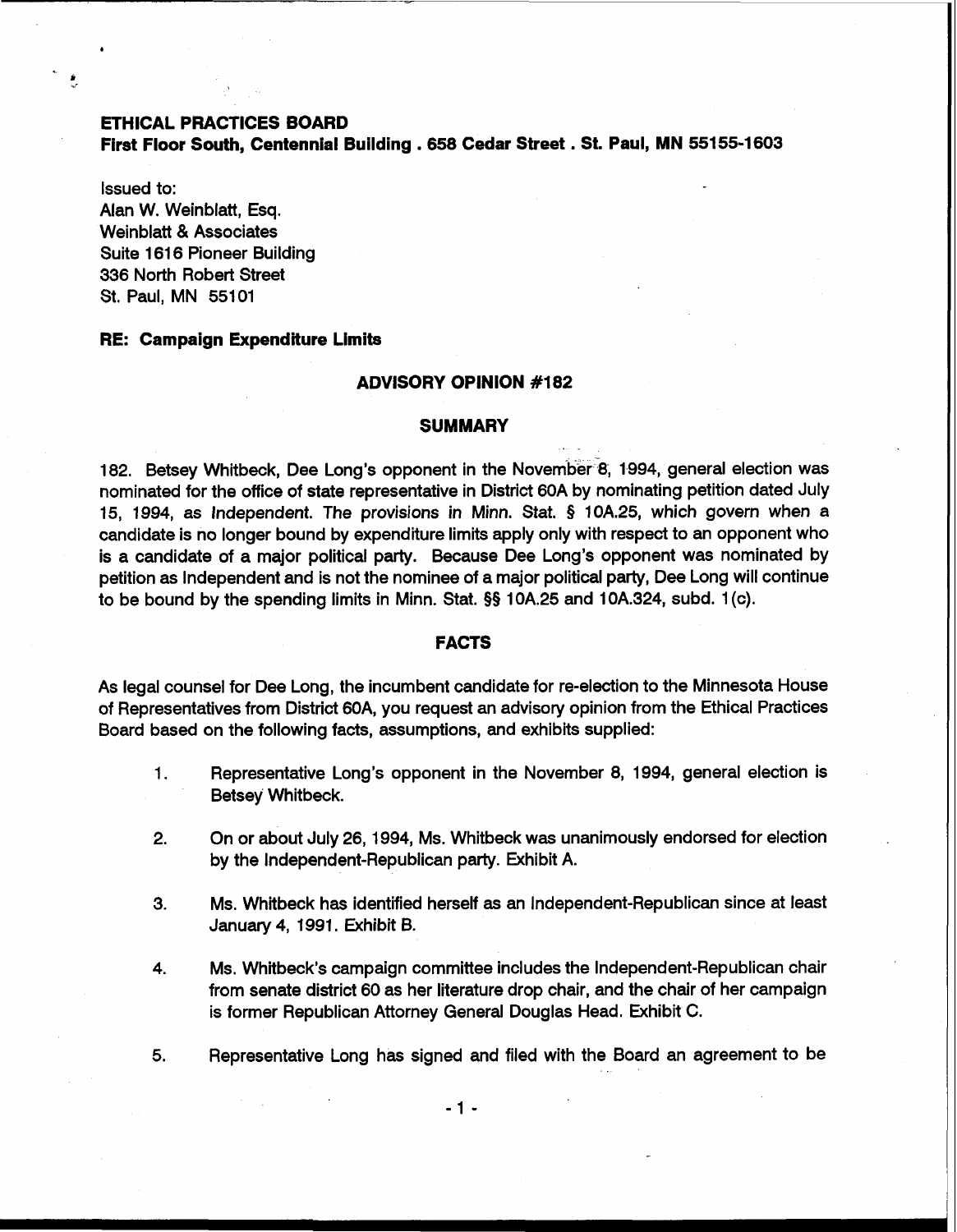bound by the statutory spending limits as set forth in Minn. Stat. **9** 10A.25. However, the spending limits imposed by Minn. Stat. § 10A.25 apply only to candidates whose major political party opponents agree to be bound by the limits and who themselves agree to be bound by the limits as a condition to receiving a public subsidy for their campaigns. Minn. Stat. § 10A.25, subd. 1 O(a).

6. Ms. Whitbeck has not filed an agreement with the Board to be bound by statutory spending limits even though she is otherwise eligible to receive a public subsidy. Exhibit D.

# **QUESTION ONE**

Based on the foregoing facts, assumptions, and applicable law, is Representative Long bound by the spending limits in Minn. Stat. §§ 10A.25 and 10A.324, subd. 1 (c)?

## **OPINION**

Yes. Representative Long's opponent in the November 8, 1994, general election, Betsey Whitbeck, was nominated for the office of state representative in District 60A as lndependent by nominating petition dated July 15, 1994, according to a copy of Ms. Whitbeck's Minnesota Affidavit of Candidacy submitted to the Ethical Practices Board by the Hennepin County filing officer under Minn. Stat. § 10A.09, subd. 2 (1992). The registration and statement of organization of a principal campaign committee, Friends of Betsey Whitbeck, received in the Board office on April 6, 1994, disclosed -Ms. Whitbeck's party affiliation: Independent. The spending limits in Minn. Stat. **\$9** 10A.25 and 10A.324, subd. 1 (c), apply to Representative Long because her opponent in the November 8, 1994, general election was nominated by petition as lndependent and, therefore, is not the nominee of a major political party. Minn. Stat. **9** 10A.25, subd. 10 (1992). The Board reaffirms Advisory Opinion #144 issued June 3, 1994.

### **QUESTION TWO**

Is Representative Long eligible to receive or list Ms. Whitbeck's share of the general account public subsidy under Minn. Stat. §§ 10A.25, subd. 10(b), and 10A.31?

#### **OPINION**

No. See response to Question One, above.

Issued:  $0 - 29 - 99$ 

John L. Holahan, Jr., Chair

-

 $-2-$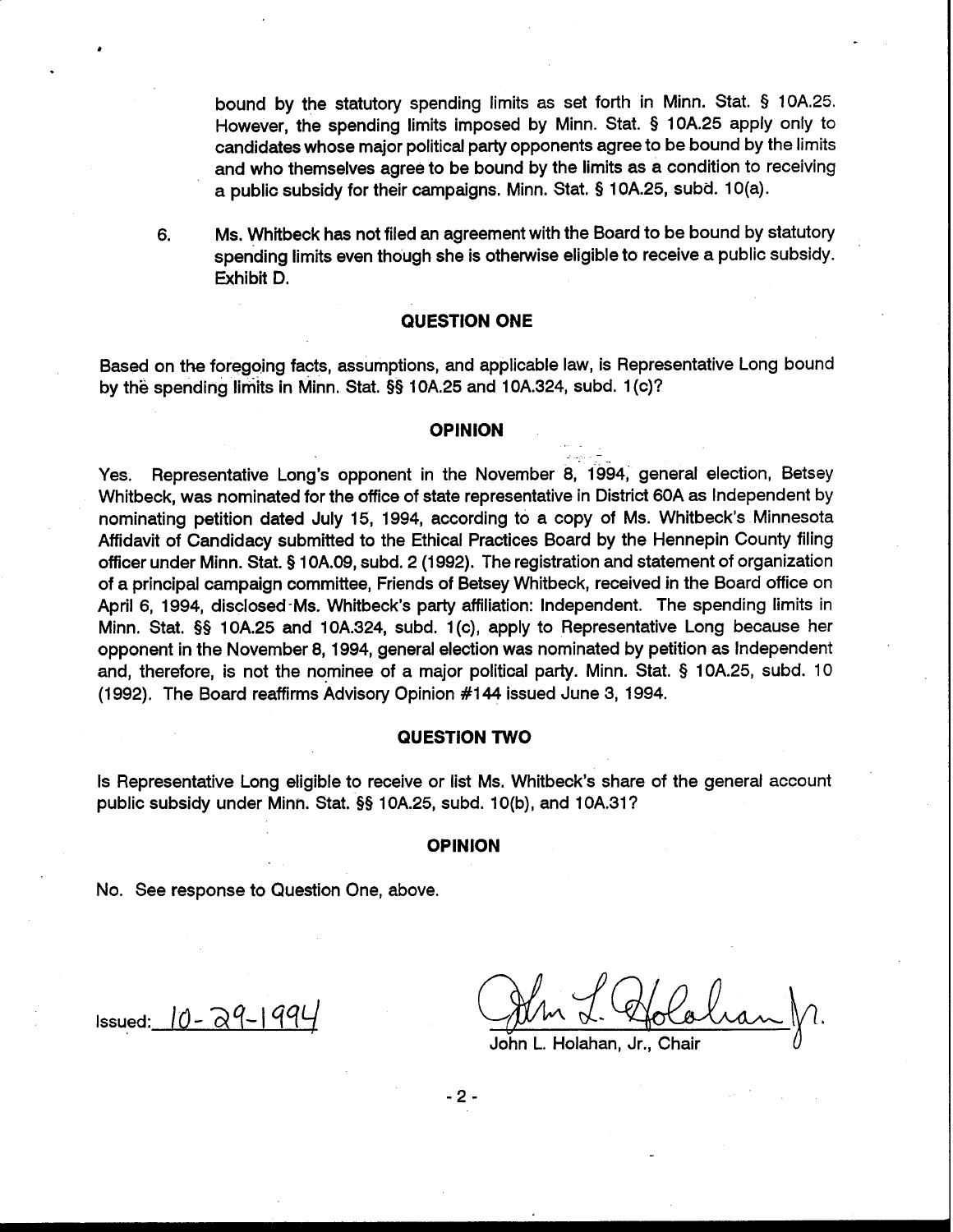# **PERTINENT STATUTES**

Minn. Stat. **5** 1 OA.O1 DEFINITIONS provides:

Subd. 5. **Candidate.** "Candidate"means an individual who seeks nomination or election to any statewide or legislative office for which reporting is not required under federal laws. The term candidate shall also include an individual who seeks nomination or election to supreme court, court of appeals, or district court judgeships of the state. An individual shall be deemed to seek nomination or election if the individual has taken the action necessary under the law of the state of Minnesota to qualify for nomination or election, has received contributions or made expenditures in excess of \$1 00, or has given implicit or explicit consent for any other person to receive contributions or make expenditures in excess of \$1 00, for the purpose of bringing about the individual's nomination or election. A candidate remains a candidate until the candidate's principal campaign committee is dissolved as provided in section 10A.24.

Minn. Stat. § 10A.09 STATEMENTS OF ECONOMIC INTEREST provides:

Subdivision 1. **Time for filing.** . . . [A]n individual shall file a statement of economic interest with the Board:

. . . (2) within 14 days after filing an affidavit of candidacy or petition to appear on the ballot for an elective public office...

Subd. 2. **Notification.** . . . [Tlhe appropriate county auditor, upon receiving an affidavit of candidacy or petition to appear on the ballot from an individual required by this section to file a statement of economic interest, . . .shall notify the Board of the name of the individual required to file a statement and the date of the affidavit, petition, or nomination.

Minn. Stat. **5** 10A.25 LIMITS ON CAMPAIGN EXPENDITURES provides: ...

Subd. 10. Effect **of opponent's agreement.** (a) The expenditure limits imposed by this section apply only to candidates whose major party opponents agree to be bound by the limits as a condition of receiving a public subsidy for their campaigns.

(b) A candidate who agrees to be bound by the limits and receives a public subsidy, who has an opponent who: (1) is a candidate of a major political party; and (2) does not agree to be bound by the limits but is otherwise eligible to receive a public subsidy:

(i) is no longer bound by the limits, including those in section 10A.324, subdivision 1, paragraph (c);

(ii) is eligible to receive a public subsidy; and

(iii) also receives, or shares equally with any other candidate who agrees to be bound by the limits, the opponent's share of the general account public subsidy under section 1 OA.31.

For purposes of this subdivision, "otherwise eligible to receive a public subsidy" means that a candidate meets the requirements of sections 10A.31, 10A.315, 10A.321, and 10A.322, but does not mean that the candidate has filed an affidavit of matching funds under section 10A.323.